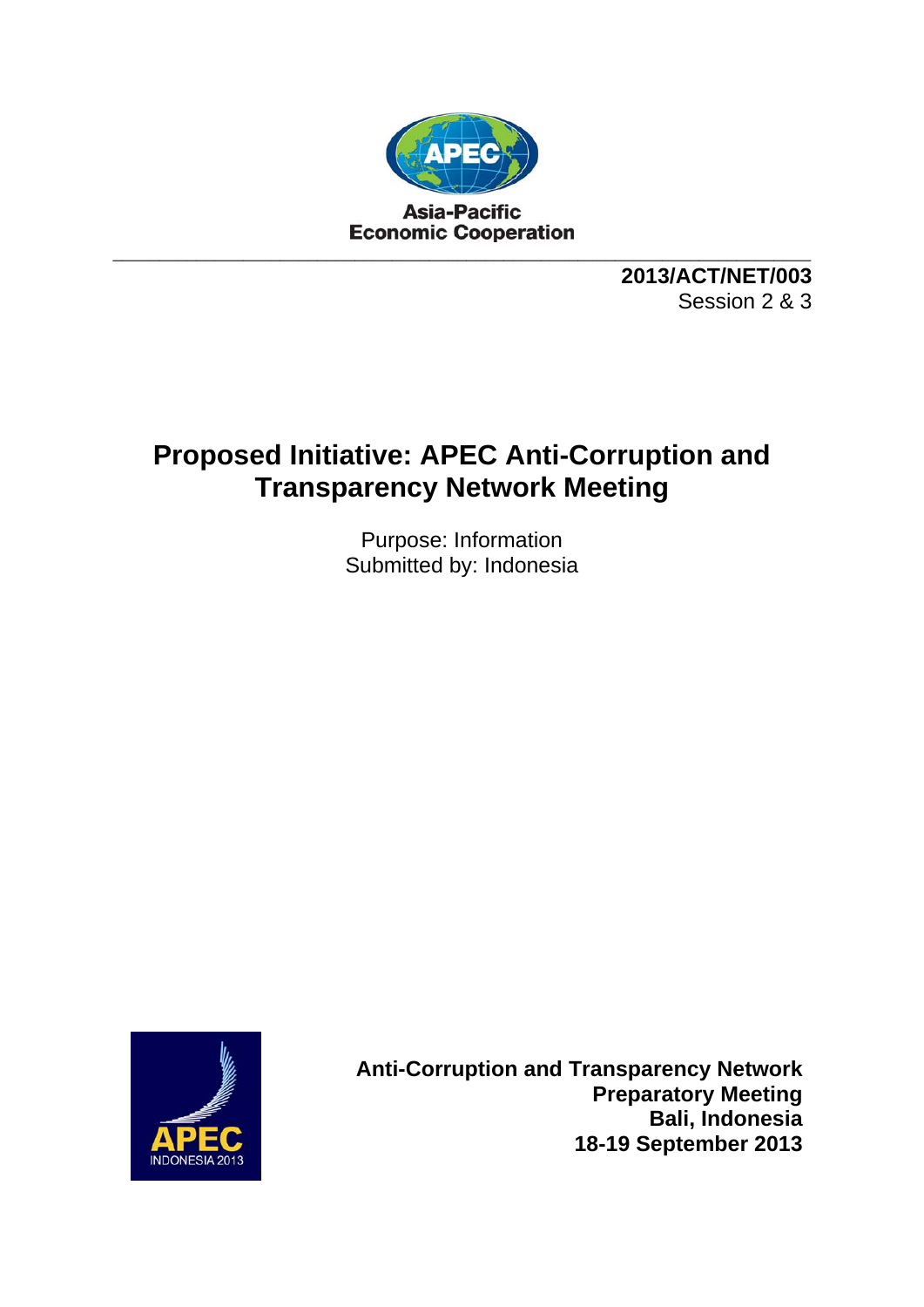## PROPOSED INITIATIVE: APEC ANTI-CORRUPTION AND TRANSPARENCY NETWORK (ACT NET) MEETING

### *An APEC Network of Anti-Corruption Authorities (ACAs) and Law Enforcement Agencies*  SUBMITTED BY INDONESIA

As outlined in the APEC Course of Action on Fighting Corruption and Ensuring Transparency, **APEC Leaders** agreed in 2004 to "cooperate in APEC to implement concrete actions to fight corruption and ensure transparency and accountability in the proper management of public affairs and public property." The 2004 Santiago Commitment and the Course of Action also committed APEC members to "strengthen international cooperation in preventing and combating corruption as called for in the UN Convention against Corruption (UNCAC) including extradition, mutual legal assistance, the recovery and return of proceeds of corruption." The 2004 Santiago Commitment and the Course of Action also called on APEC economies to "develop effective actions to fight all forms of bribery, taking into account the OECD Convention on Combating Bribery of Foreign Public Officials in International Business Transactions or other relevant anticorruption conventions or initiatives."

APEC established the **Anti-Corruption and Transparency Experts' Working Group** (ACT) in 2005 to support the Santiago Commitment and the Course of Action, as well as subsequent commitments made by APEC ministers and leaders to advance efforts to combat corruption and promote transparency. Member economies have agreed to continue to strengthen capacities within and through the ACT to more effectively prevent, investigate, and prosecute corruption and bribery in APEC.

In September 2012 in Vladivostok, **APEC Leaders** renewed their commitment to fight corruption and ensure transparency, pledging "to continue, in compliance with their respective international commitments and domestic legislation, to investigate and prosecute corrupt public officials and those who bribe them, including by vigorously enforcing domestic bribery laws and laws criminalizing the bribery of foreign public officials, to ensure that measures against both supply and demand of corruption are effectively implemented in accordance with domestic legislation."

Therefore, APEC members need to reaffirm their commitment to fight corruption and bribery and to increase informal and formal regional and cross-border cooperation, including by:

- Implementing UNCAC by working to strengthen international cooperation in preventing and combating corruption as called for by the UNCAC, including measures regarding extradition, mutual legal assistance, and the freezing, seizure, forfeiture, and return of proceeds of corruption;
- Ensuring that law enforcement authorities proactively work to detect and investigate corruption and domestic and foreign bribery, money laundering, and other financial crimes;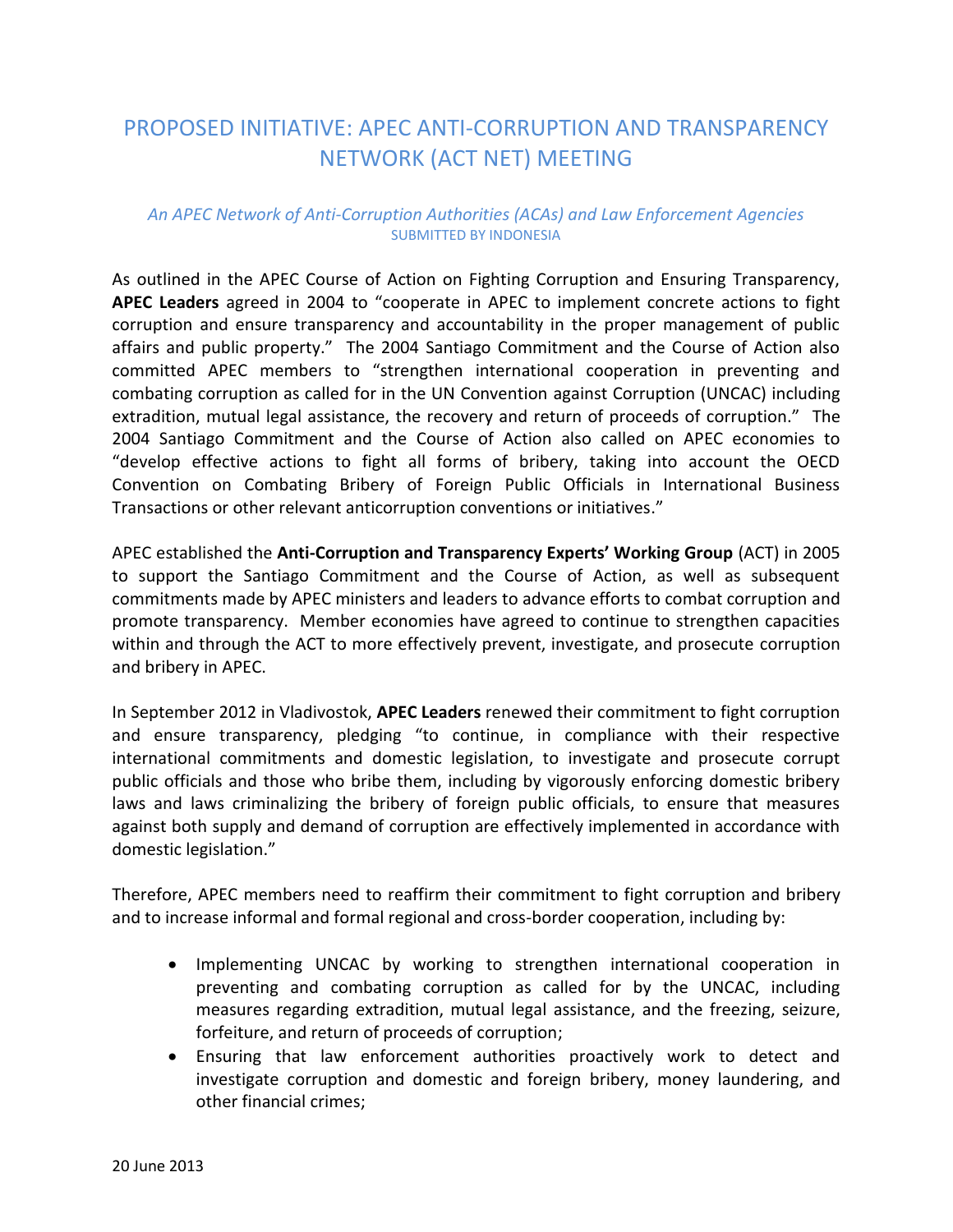- Ensuring that law enforcement authorities have the necessary independence to carry out their functions effectively and without undue interference in investigating and prosecuting corruption, money laundering, and other financial crimes;
- Providing training to law enforcement on anti-corruption and anti-bribery laws and raising public officials' awareness of how corruption and domestic and foreign bribery hurt economic growth;
- Combating money laundering and preventing the flow of illicit funds across borders;
- Enhancing cooperation, information exchanges, and intelligence sharing between ACT members in supporting investigation and prosecution of domestic and foreign bribery, corruption, and money laundering crimes.

Accordingly, in order to enhance the enforcement of members' laws addressing corruption and bribery in compliance with their respective international commitments and in accordance with the APEC Course of Action on Fighting Corruption and Ensuring Transparency, Indonesia invites APEC economies to establish **a network of Anti-Corruption & Law Enforcement Authorities (ACT-NET)** under the auspices of the ACT, to meet once a year to discuss anti-corruption and anti-bribery efforts.

- Purpose of the meeting
	- i. To encourage networking and foster relationship-building among anticorruption and law enforcement officials who can assist one another in investigating and prosecuting corruption and domestic and foreign bribery, money laundering, and illicit trade cases;
	- ii. To provide a forum which can facilitate bilateral and multilateral sidemeetings to discuss corruption, domestic and foreign bribery, money laundering, and illicit trade cases, as appropriate;
	- iii. To facilitate the sharing of expertise and experiences in investigating and prosecuting corruption, domestic and foreign bribery, money laundering, and illicit trade cases.
- Participants of the meeting

Participants would include representatives of law enforcement authorities and/or anti-corruption agencies (investigators and prosecutors) from member economies who are responsible for the detection, investigation, or prosecution of corruption, domestic and foreign bribery, money laundering, illicit trade, and other financial crimes.

Confidentiality

In this meeting, participants from member economies are free to discuss and exchange information related with cases or other sensitive issues. Therefore, all participants shall keep the confidentiality of all information and materials relating to discussions at this meeting.